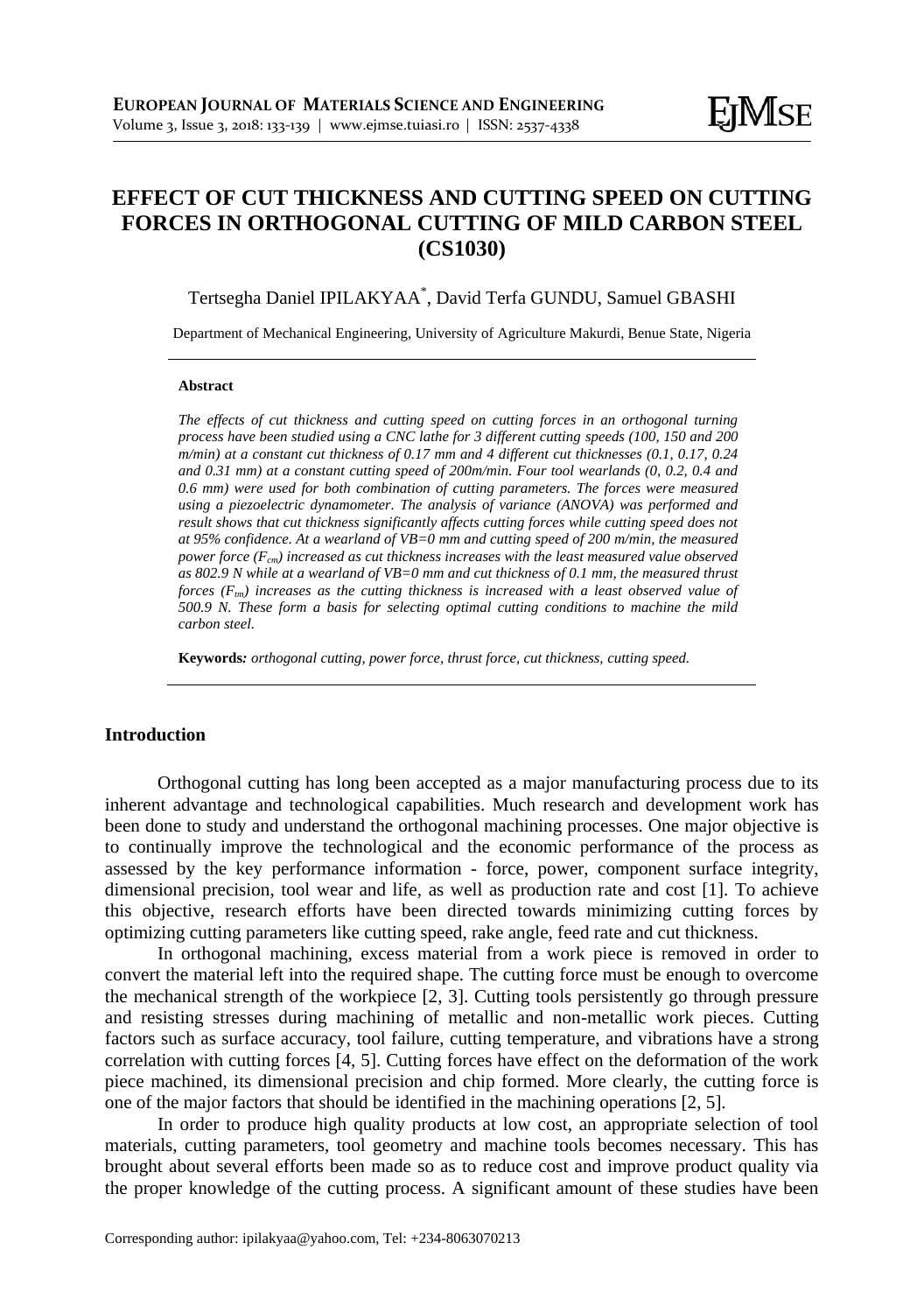tailored towards the measurement and estimation of the cutting forces during the machining process. This is because proper understanding of the cutting forces is necessary as they have effect on the generation of heat, and consequently on tool wear, quality of machined surface and precision of work piece [6].

A number of important researches have been carried out on developing the relationship between tool wear and cutting forces and power in milling operations using the 'mechanistic' approach [5, 7-11].

The geometry of orthogonal cutting is presented in Fig. 1. For analysis, the forces that come into play during orthogonal cutting are divided into two parts; one parallel to the direction of tool movement (cutting or power force,  $F_{cs}$ ) and another perpendicular to the surface being machined (thrust force  $F_{ts}$ ).



**Fig. 1.** Geometry of orthogonal cutting process

Many factors such as those related to feeding, cutting tool, and work piece affects the forces applied by the cutting tool [12]. The rake angle has much effect on the forces developed during orthogonal machining. Therefore, cutting forces increase with decrease in rake angle. Also, the organization of the material elements in relation to the cutting tool edge and cutting path affects the mechanical properties of the material and subsequently, the required cutting forces [13]. According to Roger et al. [2], the depth of cut also affects the orthogonal cutting forces. Therefore, the parallel force increases with increase in depth of cut.

Amit and Gorana [6] investigated how tool rake, tool shape, tool radius and tool material affects the cutting forces while machining a mild steel work piece. Results of the study indicated that the process parameters significantly affect the cutting forces.

Roger et al. [2] evaluated how rake angle, cutting direction, and depth of cut affects cutting forces and surface finish of black spruce wood. Results of the study indicated that rake angle increases as the cutting forces, torn grain, waviness, and roughness are decreased. The smallest cutting forces and the best surface finish were obtained with  $65^{\circ}$  of rake angle. Cutting forces and surface finish were more affected by depth of cut than by cutting direction variations at this angle.

Rao et al. [14] studied the effect of speed, feed and depth of cut on cutting forces and surface roughness while working with a ceramic tool and the work material of AISI 1050 steel. The results showed that the feed rate had a significant effect on the cutting forces and surface roughness. The depth of cut had a significant effect on the cutting forces, but had no significant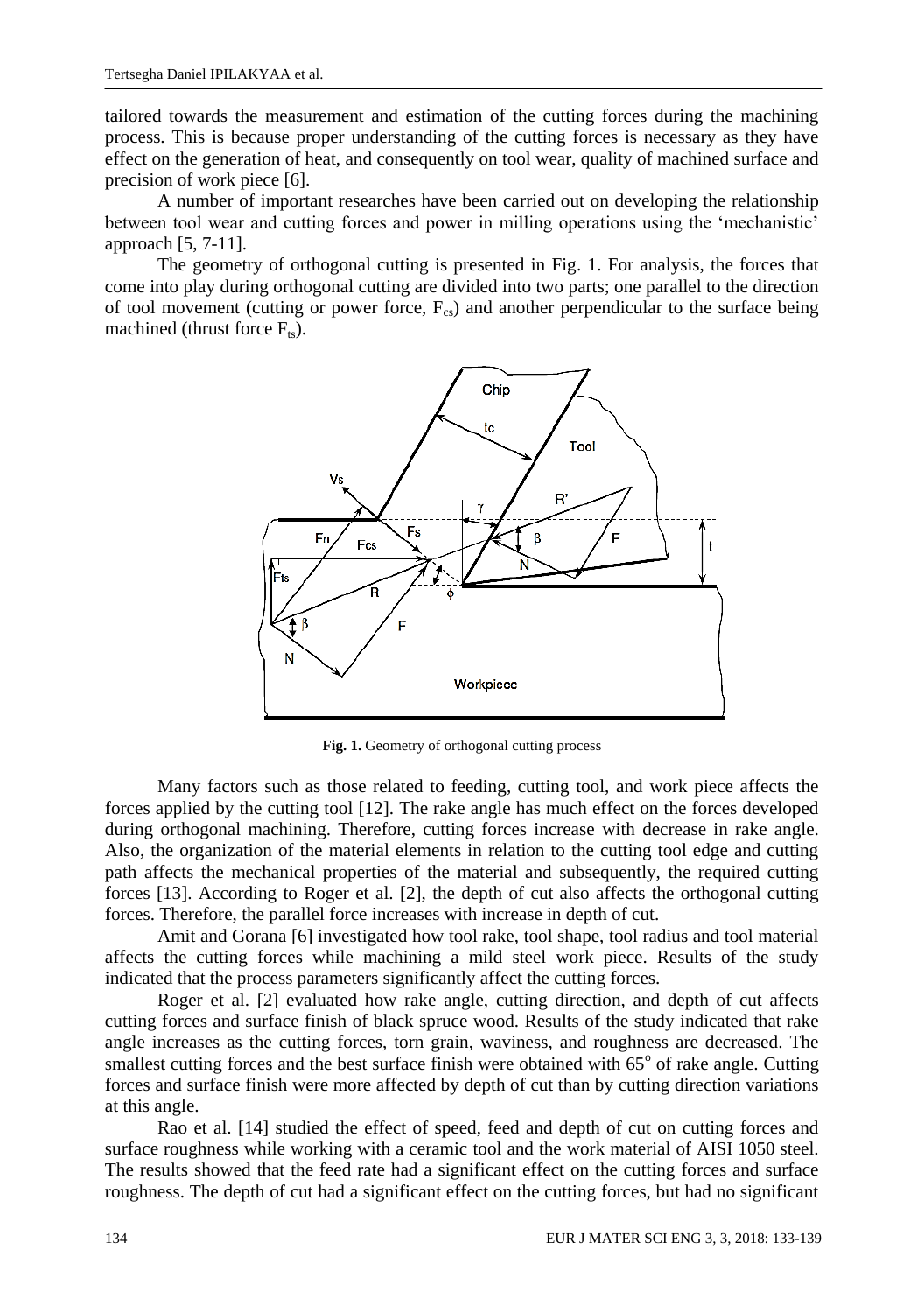effect on the surface roughness. Kamely and Noordin [4] examined the effect of cutting tool materials on cutting forces in finished hard turning of a cold worked steel tool. Results obtained showed that, the cutting forces were affected directly by cutting tool material at a constant depth of cut and feed rate.

In the reported studies, effect of cut thickness and cutting velocity on cutting forces seems to have little or no attention as its affects cutting forces in orthogonal cutting of metals.

The aim of this work is to study the effect of cut thickness and cutting speed on cutting forces in orthogonal machining of mild carbon steel (CS1030). The work is limited to the use of CNC lathe (T-6 series) cutting of mild carbon steel, CS1030 under lubricated condition using UFA hydrosol as coolant.

#### **Materials and Methods**

Orthogonal cutting tests were conducted by using 'sharp' tools and tools with wearlands using a CNC lathe. The wearlands were artificially generated and checked for their sizes to ensure they were within 3% of their specified sizes. Wearland zero represents sharp tool. The workpiece used was mild carbon steel, CS1030 which is a medium tensile material with low hardenability. Its chemical composition and mechanical properties are stated in Table 1 [15].

The work pieces were cylindrical in shape with 3 mm wall thickness and diameters of 100 mm. They were machined from one end. The feed rates were set on the lathe to correspond to the cut thickness t in orthogonal cutting and the wall thickness of the workpiece was taken as the width of the cut, b.

Cut thicknesses and cutting speeds were selected for the tests at a rake angle of  $\gamma=0^0$ shown in Table 2. The selection of the range of cutting conditions was based on ISO 3685 [16]. Wearland of 0 mm represents sharp tool.

|      | Mn   |       |       | Density, $\rho$<br>$(Kg/m^3)$ | Tensile strength (MPA) | Hardness (BHN) |
|------|------|-------|-------|-------------------------------|------------------------|----------------|
| 0.3% | 0.6% | 0.04% | 0.05% | $8.03x10^{3}$                 | 463.7                  | 126            |

Table 1. Chemical compositions and mechanical properties of CS1030 [15]

| Wearland, VB (mm)     |     |              | 0.4 |     |
|-----------------------|-----|--------------|-----|-----|
|                       |     | v.∠          |     | v.u |
| Cut thickness, t (mm) | v.  | ገ 1 7<br>V.I |     |     |
| Rake angle, $\gamma$  |     |              |     |     |
| Cutting speed (m/min) | 100 | 150          | 200 |     |

**Table 2.** Summary of the level of parameters used in the orthogonal cutting test

A full factorial experimental design was used in this study. 144 tests were conducted using 12 inserts (3 rake angles x 4 wearland sizes) were conducted. For the purpose of this present study, rake angle of  $\gamma=0$ <sup>0</sup> because cutting forces are lower with increase in rake angle [5]. The force components were measured using a piezoelectric dynamometer mounted on the tool post.

## **Results and Discussion**

#### **Effect of cut thickness on cutting forces**

As presented in Fig. 2 and 3, the cutting forces increase with increase in cut thickness. The cutting force for a wearland of 0.6 mm is increasing gradually for various cut thickness. As the wearland is decreased to 0 mm the value of cutting forces decreases with the least measured value of the power force  $(F_{cm})$  observed as 802.9 N at a cut thickness of 0.1 mm at a cut thickness of 0.1 mm compared to the cutting force obtained for a wearland of 0.6 mm. The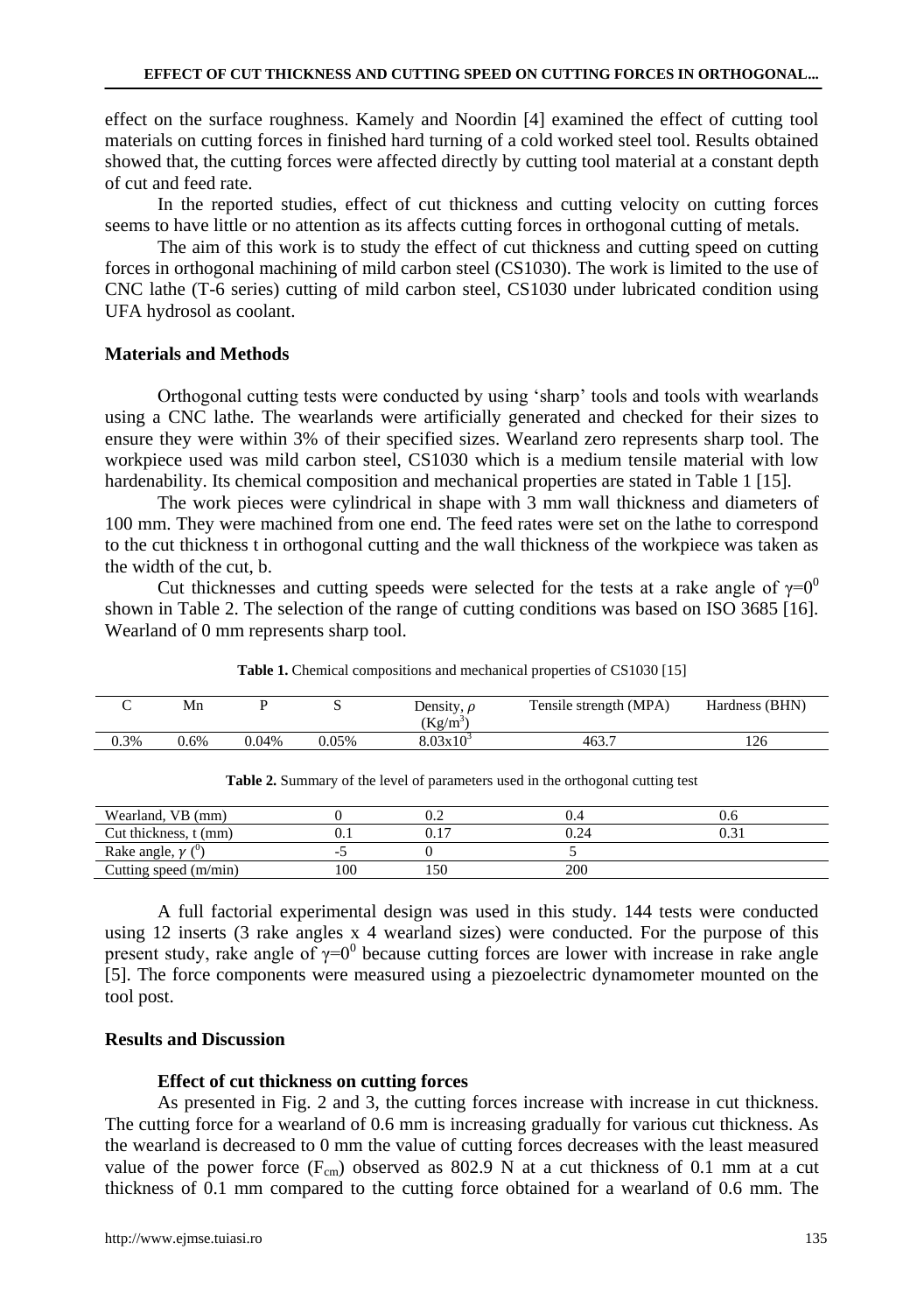measured thrust forces  $(F_m)$  also increased as the cutting speed is increased with a least observed value of 500.9 N at 0.1 mm cut thickness. Increasing wearland also increased the cutting forces. This could be attributed to the development of built up edge.



**Fig. 2.** Effect of cut thickness on measured power forces  $(F_{cm})$  at V=200 m/min,  $\gamma = 0^0$ 



**Fig. 3.** Effect of cut thickness on measured thrust forces  $(F_{tm})$  at V=200 m/min,  $\gamma = 0^0$ 

For cut thicknesses that are higher, the forces are higher in relation to the other three wearlands (0.2, 0.4 and 0.6 mm). This could be attributed to the tempering of the work material as a result of heat generated during machining as well as the effect of active rake angle due to the formation of built up edge. This is similar to trends observed by Sivaraman et al. [17].

#### **Effect of cutting speed on cutting forces**

As shown in Fig. 4 and 5, the power force and thrust force decreases with an increase in cutting speed. As the wearland rises from 0 to 0.6 mm, the value of all the forces are raised. As the cutting speed is raised with a wearland of 0mm, the machining becomes stable, amounting to a reduction in force. The reduction of force for various speeds is reasonable for wearlands of 0.2 and 0.4 mm. For a wearland of 0.6 mm, the cutting forces are reduced up to 150 m/min due to material tempering and then the forces are steadily reduced. This trend is similar to previous reports [18-20].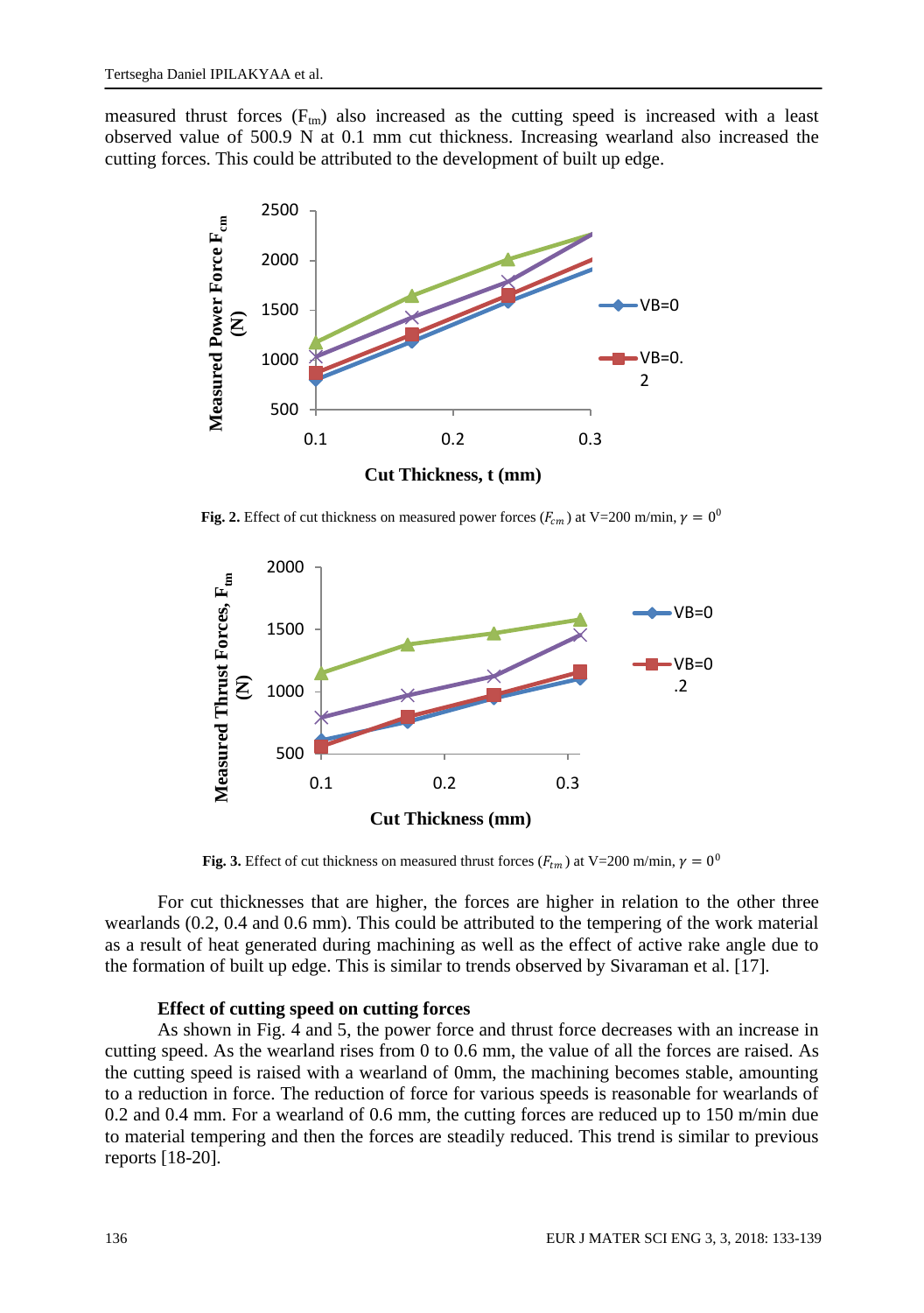

**Fig. 4.** Effect of cutting speed on measured power forces ( $F_{cm}$ ) at  $\gamma = 0^0$ , t=0.17 mm



**Fig. 5.** Effect of cutting speed on measured thrust forces ( $F_{tm}$ ) at  $\gamma = 0^0$ , t=0.17 mm

#### **ANOVA for cutting forces**

Since the measure power force and thrust force portray the same trend, analysis of variance was carried out at 95% confidence to ascertain the significant contribution of cut thickness and cutting speed on only power force  $(F_{cm})$ . From Table 3 a P-value of 0.00000752 (P<0.05) shows that, cut thickness has significant influence on the cutting forces. However, Table 4 has a P-value of 0.885478 (P>0.05) which indicates a non-significant effect of cutting speed on cutting forces.

| <b>Table 3.</b> ANOVA for effect of cut thickness on cutting forces |  |  |
|---------------------------------------------------------------------|--|--|
|---------------------------------------------------------------------|--|--|

| Source of Variation   | د د               | df | MS       |          | P-value  | $F$ crit |
|-----------------------|-------------------|----|----------|----------|----------|----------|
| <b>Between Groups</b> | 3131451           |    | 1043817  | 29.88651 | 7.52E-06 | 3.490295 |
| <b>Within Groups</b>  | $419112.^{\circ}$ |    | 34926.02 |          |          |          |
| Total                 | 3550563           |    |          |          |          |          |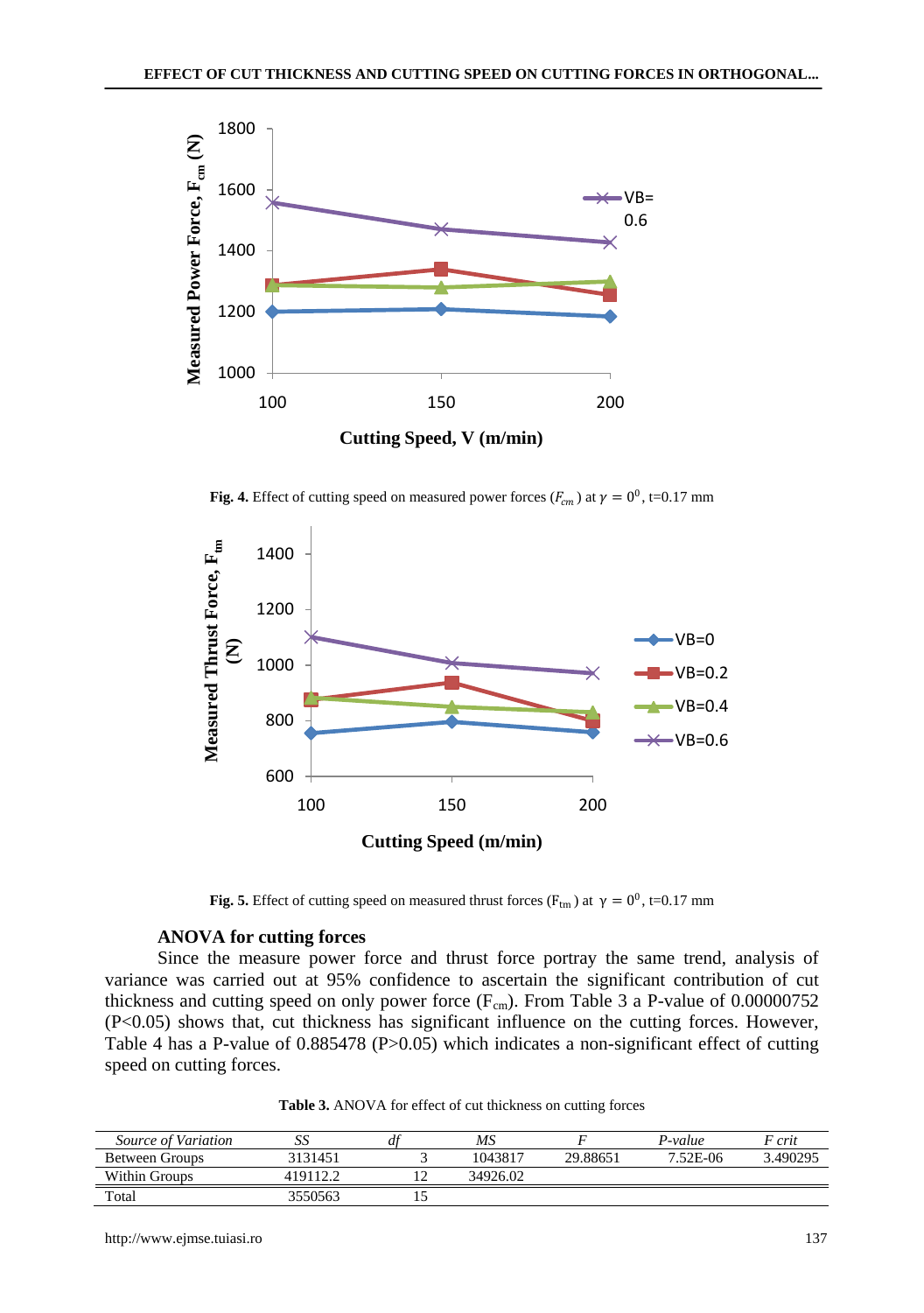| Source of Variation   | ມມ       | a | ΜS       |          | P-value  | F crit   |
|-----------------------|----------|---|----------|----------|----------|----------|
| <b>Between Groups</b> | 3841.287 |   | 1920.643 | 0.123286 | 0.885478 | 4.256495 |
| Within Groups         | 140208.3 |   | 15578.7  |          |          |          |
| Total                 | 144049.6 |   |          |          |          |          |

**Table 4.** ANOVA for effect of cutting speed on cutting forces

### **Conclusion**

The influence of cut thickness and cutting speed on cutting forces (power forces and thrust forces) in orthogonal cutting of mild carbon steel (CS1030) have been studied. Results of the study showed that there are significant correlations between the measured cutting forces and cut thickness for sharp and worn tools. Both the measured power and thrust forces increases linearly with cut thickness increasing. This is confirmed by an ANOVA in Table 3 which shows that cut thickness has substantial effect on the cutting forces with a P-value of 0.00000752 (P<0.05). However, Table 4 indicates a P-value of 0.885478 (P>0.05), showing an inconsequential effect of cutting speed on cutting forces. It can therefore be concluded that, using a sharp tool with a wearland of  $VB = 0$  mm and a cut thickness of 0.1 mm at any cutting speed will decrease the cutting forces. Any increase in cut thickness will increase the cutting forces as studied.

#### **References**

- [1] E. J. A. Armarego, *Material Removal Processes -An Intermediate Course. Department of Mechanical and Manufacturing Engineering,* **University of Melbourne**, 1994.
- [2] E. H. Roger, M. L. Angela and K. Ahmed, *Effects of Cutting Parameters on Cutting Forces and Surface Quality of Black Spruce Cants.* **European Journal of Wood Production***,* 2014, 72, pp. 107–116.
- [3] F. Onoroh, M. Ogbonnaya and C.B. Echeta, *Experimental Investigation of Cutting Parameters on a Turning Tool Flank Wear*, **Covenant Journal of Engineering Technology (CJET)***,* 2018, 1(1), pp. 103-124.
- [4] M.A. Kamely and M.Y. Noordin, *The Impact of Cutting Tool Materials on Cutting Force*, **World Academy of Science, Engineering and Technology,** 2011, 51, pp. 103 – 114.
- [5] T.D. Ipilakyaa, L.T. Tuleun and D.T. Gundu, *Predictive Force Models for Orthogonal Cutting Incorporating Tool Flank Wear*, **International Journal of Engineering and Technology***,* 2014, 4(7), pp. 435-443
- [6] K. M. Amit and V. K. Gorana, *Effects on Cutting Forces in Shaping Operation*. **European Journal of Advances in Engineering and Technology***,* 2015, 2(6), pp. 20-23.
- [7] Y. Altintas and I. Yellowley, *In-Process Detection of Tool Failure in Milling Using Cutting Force Models,* **Journal of Engineering for Industry**, 1989, 111, p. 149.
- [8] D.J. Waldorf, S.G. Kapoor and R. E DeVor, *Automatic Recognition of Tool Wear on a Face Mill Using a Mechanistic Modeling Approach,* **Wear**, 1992, 157, pp. 305-323.
- [9] T.M. Teitenberg, A.E. Bayoumi, G. Yucesan, *Tool Wear Modeling Through an Analytic Mechanistic Model of Milling Processes,* **Wear**, 1992, 154, pp. 287-304.